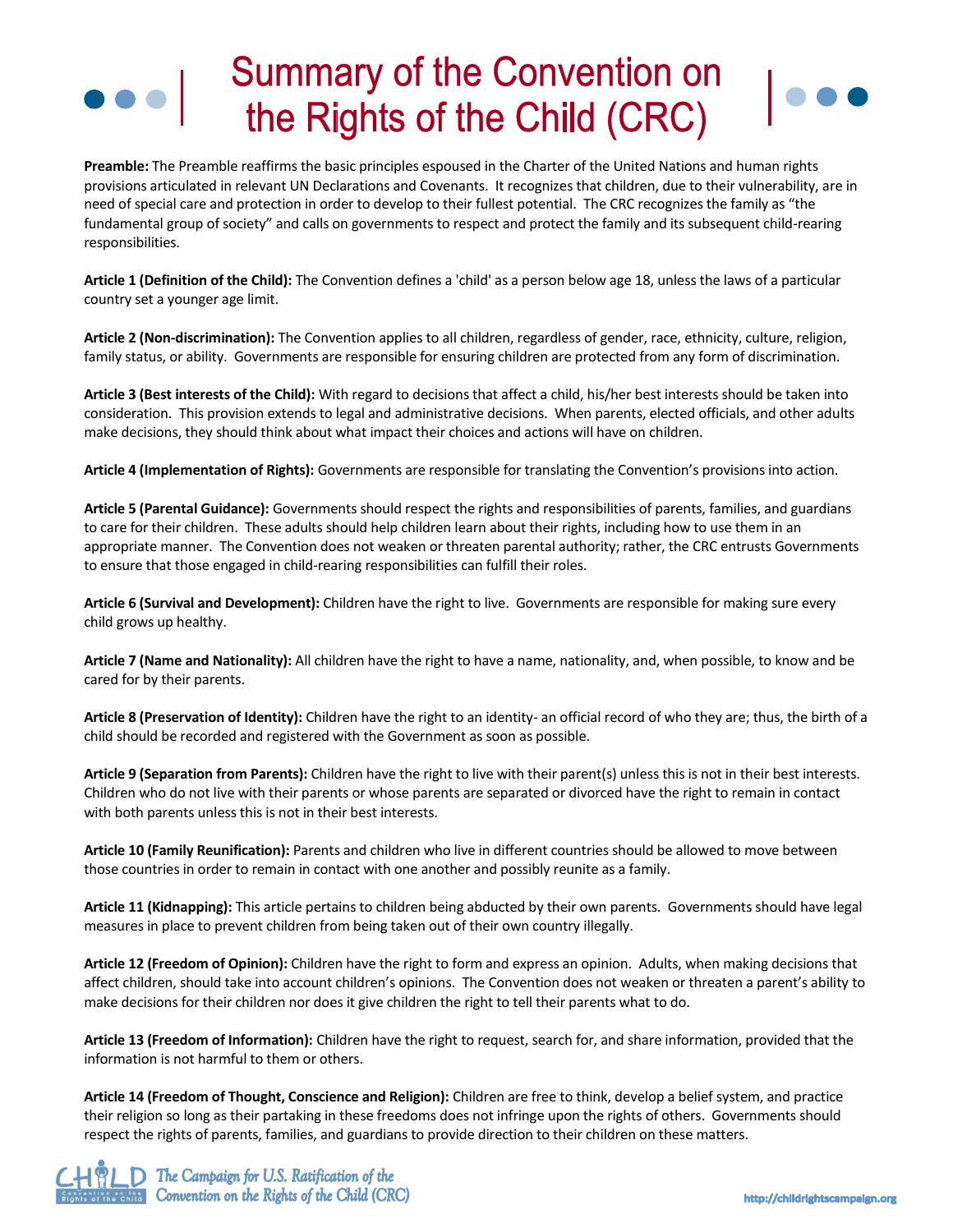**Article 15 (Freedom of Association):** Children have the right to gather together and join groups, provided that their activities do not threaten public safety or impose upon the rights of others.

**Article 16 (Right to Privacy):** Children have the right to privacy. Governments should enact and implement laws that protect children from attacks on their privacy, reputation, family, home, and way of life.

**Article 17 (Access to Information):** Children have the right to access information that enhances their overall well-being. Governments should support mass media efforts to create and disseminate information that is beneficial to children. Sources of this information include radio and television programs, books and newspapers, and child/youth-appropriate Web sites. Information should be composed in child-friendly language and provided in multi-linguistic formats.

**Article 18 (Parental Responsibility):** Both parents share responsibility for raising their children. Governments should help parents fulfill their responsibility by ensuring they have access to support services, such as child care facilities.

**Article 19 (Protection from Child Maltreatment):** Governments should make sure that children are appropriately cared for and are not being physically, psychologically, or sexually abused or neglected by their parents or other caregivers. As such, Governments should establish agencies/organizations to identify, investigate, and record incidents of abuse and neglect. With regard to disciplinary measures, the CRC does not stipulate what forms of punishment parents should employ. However, punishment should not inflict violence upon a child.

**Article 20 (Protection for Children without Families):** Governments should provide appropriate, alternative care for children who cannot be looked after by their own families. Examples include guardianship, kinship care, foster placement, and adoption. It is within the best interest of children to be looked after by people who respect their ethnic, religious, cultural, and linguistic background.

**Article 21 (Adoption):** Children have the right to a family. However, certain circumstances prevent a child from living with their families, such as children who have been orphaned or whose families are unable to care for them. In these instances, children may be eligible for adoption. Children should only be adopted if it is within their best interest.

**Article 22 (Refugee Children):** Children who have been forced to leave their homes and seek refuge in another country have the same rights as children born in that country. Governments should make sure these children are protected and receive humanitarian assistance.

**Article 23 (Children with Disabilities):** Children with disabilities, such as physical, emotional, cognitive, or developmental impairments, are entitled to all the rights prescribed in this Convention. Governments should ensure that these children receive the care and support they need in order to lead full, independent lives.

**Article 24 (Health):** Children have the right to quality health care, including access to safe and clean water, nutritious food, an environment free of pollutants and other hazards, and educational programs that help children to remain healthy. Wealthy countries should assist developing countries in providing health-related services to children.

**Article 25 (Periodic Review of Placement):** Children in alternative care have the right to have all aspects of their placement reviewed on a regular basis. This should be done in order to ensure these children are receiving the best possible care.

**Article 26 (Social Security):** Governments should provide social assistance to children (and their families) living in poverty. Examples of support include school lunch programs, housing assistance, and Medicaid.

**Article 27 (Standard of Living):** Children have the right to a standard of living that fosters their physical, emotional, social, moral, and spiritual development. Governments should provide assistance to parents, families, and guardians who have difficulty in providing for their children's needs.

**Article 28: (Right to Education):** Governments should provide children with free, compulsory primary education and increase children's ability to access secondary and higher education. Wealthy countries should help children in poor countries attain this right. Governments should ensure that school disciplinary practices do not violate a child's dignity. School administrators, teachers, and other staff members should not punish children by subjecting them to physical or emotional abuse and neglect.